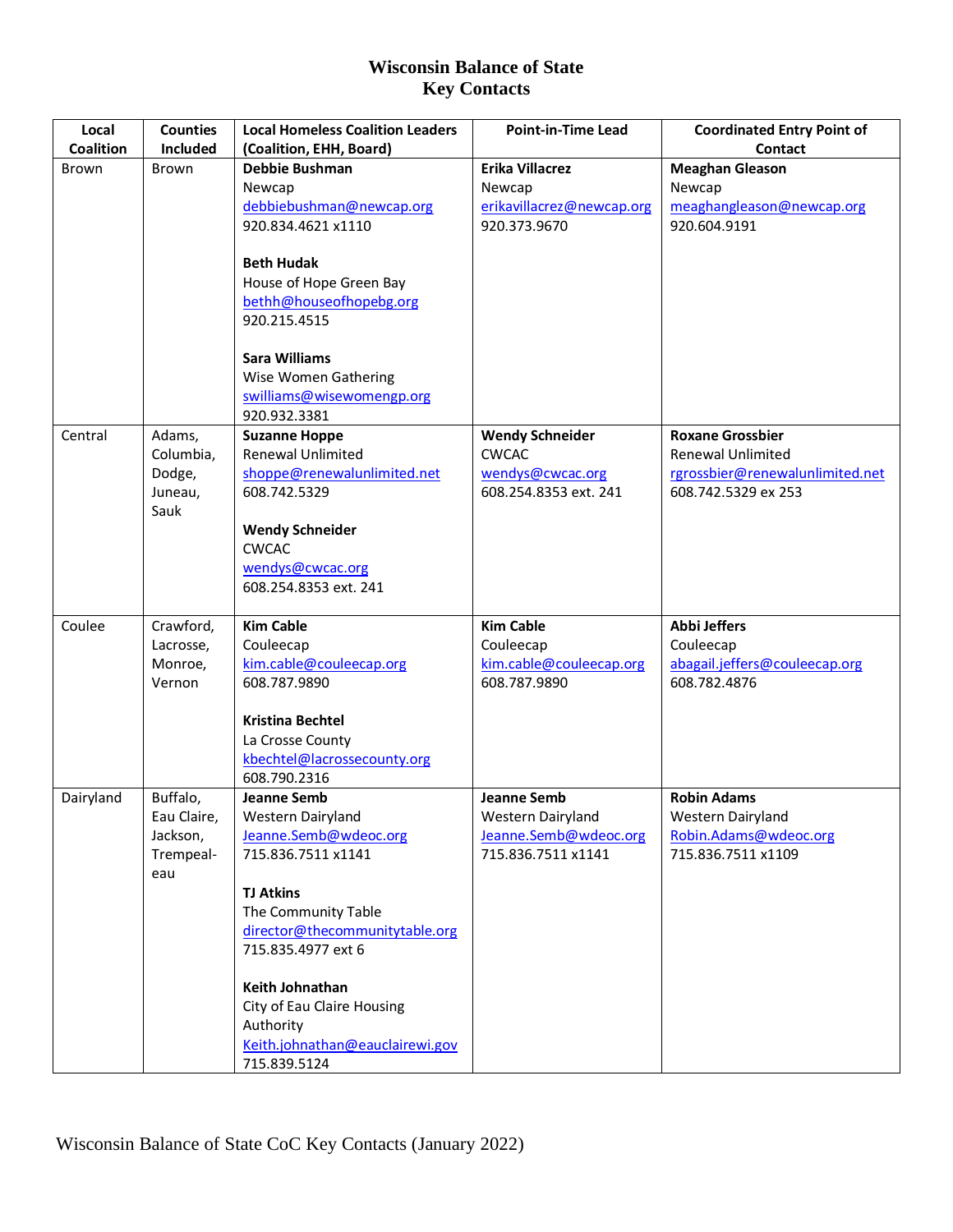| Local             | <b>Counties</b>       | <b>Local Homeless Coalition</b>  | <b>Point-in-Time Lead</b>             | <b>Coordinated Entry Point of</b>          |
|-------------------|-----------------------|----------------------------------|---------------------------------------|--------------------------------------------|
| <b>Coalition</b>  | <b>Included</b>       | <b>Leaders</b>                   |                                       | Contact                                    |
| East              | Marquette,            | <b>Ed Wilson</b>                 | <b>Ed Wilson</b>                      | <b>Stephanie Ligman</b>                    |
| Central           | Portage,<br>Waushara, | Salvation Army of Stevens Point  | Salvation Army of Stevens<br>Point    | Salvation Army of Stevens Point            |
|                   | Waupaca               | Ed. Wilson@usc.salvationarmy.o   | Ed. Wilson@usc.salvationarm           | stephanie.ligman@usc.salvationar<br>my.org |
|                   |                       | rg<br>715.341.2437 x207          | y.org                                 | 715.341.2437 x204                          |
|                   |                       |                                  | 715.341.2437 x207                     |                                            |
| <b>Fox Cities</b> | Calumet,              | Nikki Gerhard                    | <b>Ryne Lodl</b>                      | <b>Ryne Lodl</b>                           |
|                   | Outagamie,            | City of Appleton                 | City of Appleton                      | City of Appleton                           |
|                   | Northern              | Nikki.Gerhard@Appleton.org       | ryne.lodl@appleton.org                | ryne.lodl@appleton.org                     |
|                   | Winnebago             | 920.832.6469                     | 920.427.2769                          | 920.427.2769                               |
|                   |                       |                                  |                                       |                                            |
|                   |                       | <b>Tara Prahl</b>                |                                       |                                            |
|                   |                       | Pillars                          |                                       |                                            |
|                   |                       | tprahl@pillarsinc.org            |                                       |                                            |
|                   |                       | 920.734.9192 ext.121             |                                       |                                            |
| Jefferson         | Jefferson             | <b>Meghan Mietchen</b><br>CACSCW | Mari Ulatowski                        | Mari Ulatowski                             |
|                   |                       | meghanm@cacscw.org               | <b>CACSCW</b>                         | <b>CACSCW</b>                              |
|                   |                       | 608.577.3649                     | mariu@cacscw.org<br>608.246.4730 x201 | mariu@cacscw.org<br>608.246.4730 x201      |
|                   |                       |                                  |                                       |                                            |
| Kenosha           | Kenosha               | Lisa Haen                        | Veronica Judon                        | <b>Holland Dvorak</b>                      |
|                   |                       | <b>KHDS</b>                      | <b>KHDS</b>                           | <b>KHDS</b>                                |
|                   |                       | lhaen@khds.org<br>262.764.8555   | vjudon@khds.org<br>262.764.8555       | hdvorak@khds.org                           |
|                   |                       |                                  |                                       | 262.764.8577                               |
|                   |                       | <b>Byron Wright</b>              |                                       |                                            |
|                   |                       | Women & Children Horizons        |                                       |                                            |
|                   |                       | executive@wchkenosha.org         |                                       |                                            |
|                   |                       |                                  |                                       |                                            |
| Lakeshore         | Door,                 | <b>Kate Markwardt</b>            | <b>Kate Markwardt</b>                 | <b>Abby Ries</b>                           |
|                   | Kewaunee,             | Lakeshore CAP                    | Lakeshore CAP                         | Lakeshore CAP                              |
|                   | Manitowoc             | kathleenm@lakeshorecap.org       | kathleenm@lakeshorecap.or             | abbyr@lakeshorecap.org                     |
|                   | Sheboygan             | 920.682.3737                     | g                                     | 920.694.0041                               |
|                   |                       |                                  | 920.682.3737                          |                                            |
|                   |                       | <b>Michael Etheridge</b>         |                                       |                                            |
|                   |                       | Haven of Manitowoc               |                                       |                                            |
|                   |                       | metheridge@thehavenofmanito      |                                       |                                            |
|                   |                       | woc.org                          |                                       |                                            |
|                   |                       | 920.652.9110                     |                                       |                                            |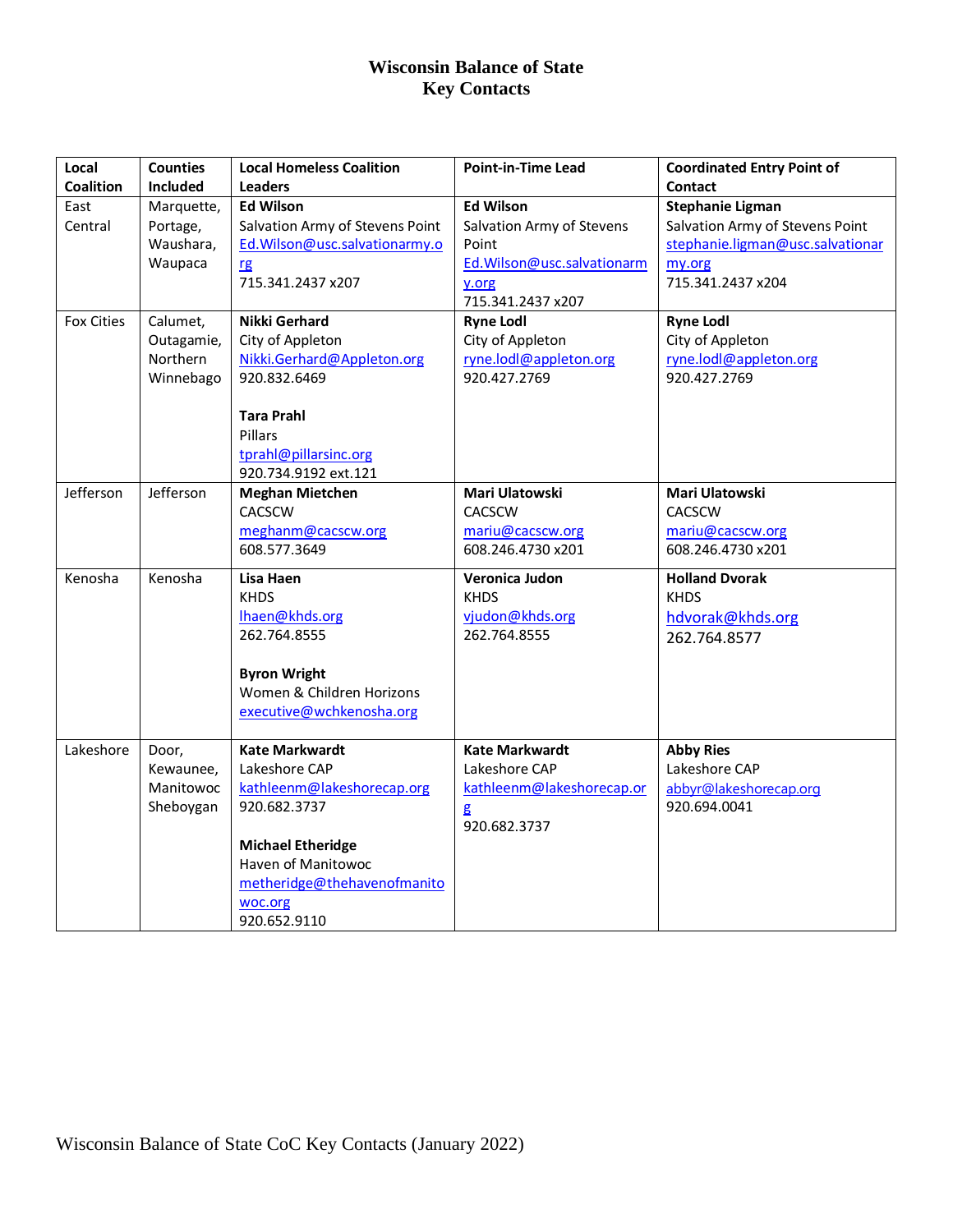| Local            | <b>Counties</b> | <b>Local Homeless Coalition</b> | <b>Point-in-Time Lead</b> | <b>Coordinated Entry Point of</b> |
|------------------|-----------------|---------------------------------|---------------------------|-----------------------------------|
| <b>Coalition</b> | <b>Included</b> | <b>Leaders</b>                  |                           | Contact                           |
| North            | Lincoln,        | <b>Diane Sennholz</b>           | <b>Diane Sennholz</b>     | <b>Katie Schumer</b>              |
| Central          | Marathon        | <b>NCCAP</b>                    | <b>NCCAP</b>              | <b>NCCAP</b>                      |
|                  | , Wood          | dsennholz@nccapinc.com          | dsennholz@nccapinc.com    | kschumer@nccapinc.com             |
|                  |                 | 715.424.2581                    | 715.424.2581              | 715.424.2581                      |
|                  |                 | <b>Chandra Wakefield</b>        | <b>Katie Schumer</b>      |                                   |
|                  |                 | <b>NCCAP</b>                    | <b>NCCAP</b>              |                                   |
|                  |                 | cwakefield@nccapinc.com         | kschumer@nccapinc.com     |                                   |
|                  |                 | 715.301.1861                    | 715.424.2581              |                                   |
| Northeast        | Florence,       | <b>Erin Evosevich</b>           | <b>Deborah Palzewicz</b>  | <b>Deborah Palzewicz</b>          |
|                  | Marinette       | Newcap                          | Newcap                    | Newcap                            |
|                  |                 | ErinEvosevich@newcap.org        | deborahpalzewicz@newca    | deborahpalzewicz@newcap.or        |
|                  | Menomin         | 920.844.4621 x1109              | p.org                     | $\mathbf{g}$                      |
|                  | ee,             |                                 | 920.373.3033              | 920.373.3033                      |
|                  | Oconto,         | <b>Cheryl Detrick</b>           |                           |                                   |
|                  | Shawano         | Newcap                          | <b>Amanda Aubry</b>       |                                   |
|                  |                 | cheryldetrick@newcap.org        | Newcap                    |                                   |
|                  |                 | 920.430.1350                    | amandaaubry@newcap.org    |                                   |
|                  |                 |                                 | 920.373.9805              |                                   |
| Northwes         | Ashland,        | <b>Millie Rounsville</b>        | <b>Millie Rounsville</b>  | <b>Brett Kriegh</b>               |
| t                | Bayfield,       | <b>NWCSA</b>                    | <b>NWCSA</b>              | <b>NWCSA</b>                      |
|                  | Douglas,        | mrounsville@northwest-csa.org   | mrounsville@northwest-    | bkriegh@northwest-csa.org         |
|                  | Iron, Price     | 715.392.5127                    | csa.org                   | 715.392.5127 ext 107              |
|                  |                 | <b>Gabe Anderson</b>            | 715.392.5127              |                                   |
|                  |                 | <b>NWCSA</b>                    |                           |                                   |
|                  |                 | ganderson@northwest-csa.org     |                           |                                   |
|                  |                 | 715.392.5127                    |                           |                                   |
| <b>NWISH</b>     | Forest,         | Debbie Bushman                  | Makenna Kalata            | Makenna Kalata                    |
|                  | Langlade,       | Newcap                          | Newcap                    | Newcap                            |
|                  | Oneida,         | debbiebushman@newcap.org        | makennakalata@newcap.o    | makennakalata@newcap.org          |
|                  | Vilas           | 920.430.1350 x 1422             | rg                        | 715.478.3871 ext 1204             |
|                  |                 |                                 | 715.478.3871 ext 1204     |                                   |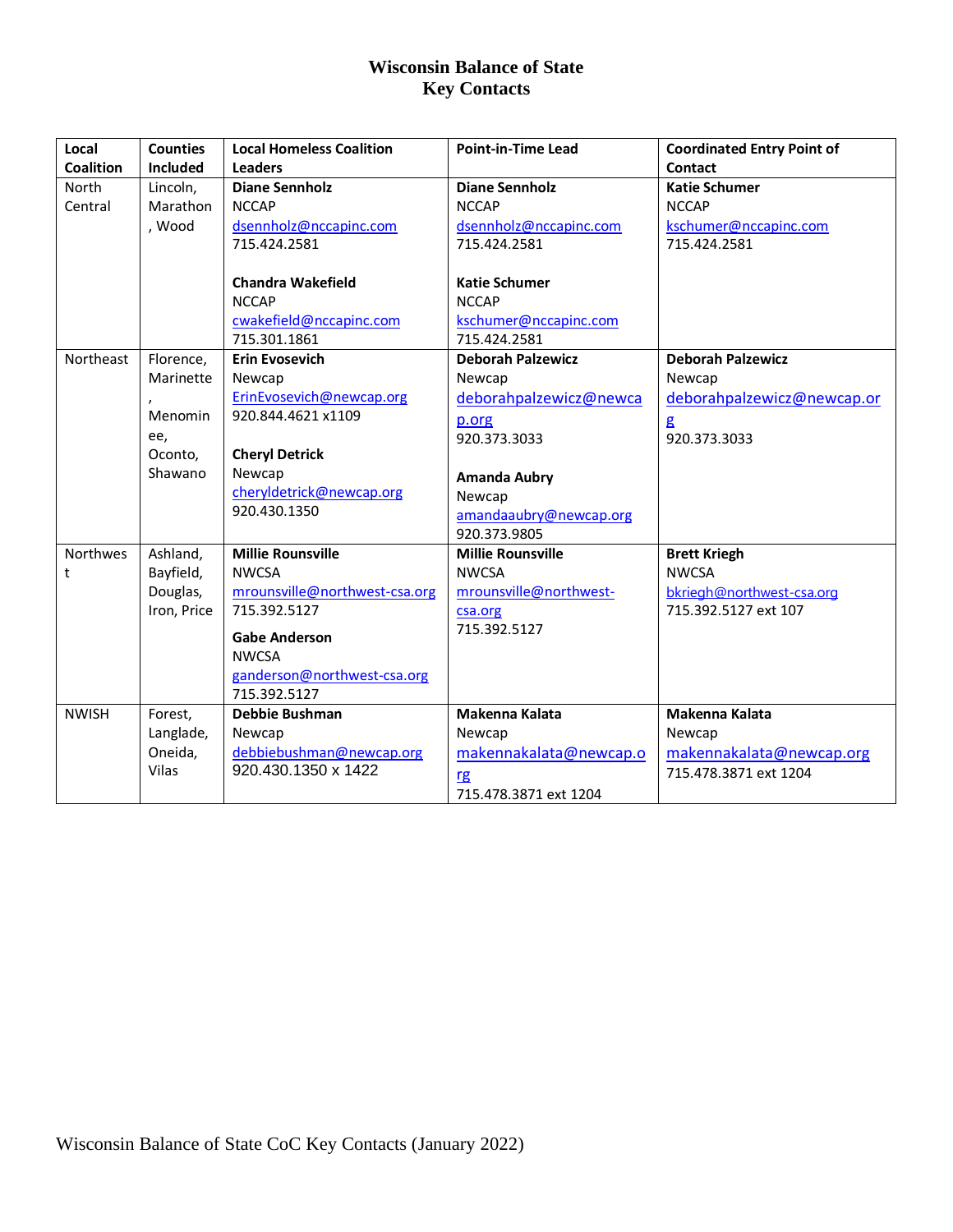| Local<br><b>Coalition</b> | <b>Counties</b><br>Included                                   | <b>Local Homeless Coalition</b><br><b>Leaders</b>                                                                                                                                                                                 | <b>Point-in-Time Lead</b>                                                                           | <b>Coordinated Entry Point of</b><br>Contact                                                        |
|---------------------------|---------------------------------------------------------------|-----------------------------------------------------------------------------------------------------------------------------------------------------------------------------------------------------------------------------------|-----------------------------------------------------------------------------------------------------|-----------------------------------------------------------------------------------------------------|
| Ozaukee                   | Ozaukee                                                       | <b>Kathleen Fisher</b><br>Family Promise Ozaukee<br>kathleenfpoz@gmail.com<br>262.268.2723                                                                                                                                        | Joana Hemschemeyer<br><b>Family Promise Ozaukee</b><br>joanafpoz@gmail.com<br>262.268.2723          | <b>Kennedy Kingston</b><br><b>Family Promise Ozaukee</b><br>kennedyfpoz@gmail.com<br>262.268.2723   |
|                           |                                                               | Joana Hemschemeyer<br><b>Family Promise Ozaukee</b><br>joanafpoz@gmail.com<br>262.268.2723                                                                                                                                        |                                                                                                     |                                                                                                     |
| Rock-<br>Walworth         | Rock,<br>Walworth                                             | Jessica Locher<br><b>ECHO</b><br>jlocher@echojanesville.org<br>608.754.5333<br><b>Elizabeth Knapp-Spooner</b><br>CAI<br>eknapp@community-<br>action.org<br>608.313.1336                                                           | <b>Jessica Locher</b><br><b>ECHO</b><br>jlocher@echojanesville.org<br>608.754.5333                  | <b>Ashley Perkins</b><br>CAI<br>aperkins@community-action.org<br>608.751.9152                       |
| <b>Rural North</b>        | Burnett,<br>Clark,<br>Rusk,<br>Sawyer,<br>Taylor,<br>Washburn | <b>Duana Bremer</b><br><b>TSA Burnett</b><br>duana.bremer@usc.salvation<br>army.org<br>715.338.9413<br><b>Jessica Mudgett</b><br><b>Taylor County Housing</b><br>Authority<br>Jessica.mudgett@co.taylor.w<br>i.us<br>715.748.1456 | <b>Stacey Fedit</b><br><b>TSA Burnett</b><br>Stacey.Feidt@usc.salvatio<br>narmy.org<br>715.263.2900 | <b>Stacey Fedit</b><br><b>TSA Burnett</b><br>Stacey.Feidt@usc.salvationar<br>my.org<br>715.263.2900 |
| Southwest                 | Grant,<br>Green,<br>lowa,<br>Lafayette,<br>Richland           | <b>Michelle Friedrich</b><br>Southwest CAP<br>m.friedrich@swcap.org<br>608.935.2326 x203                                                                                                                                          | <b>Michelle Friedrich</b><br>Southwest CAP<br>m.friedrich@swcap.org<br>608.935.2326 x203            | <b>Julie McGuire</b><br>Southwest CAP<br>j.mcguire@swcap.org<br>608.935.2326 ext 253                |